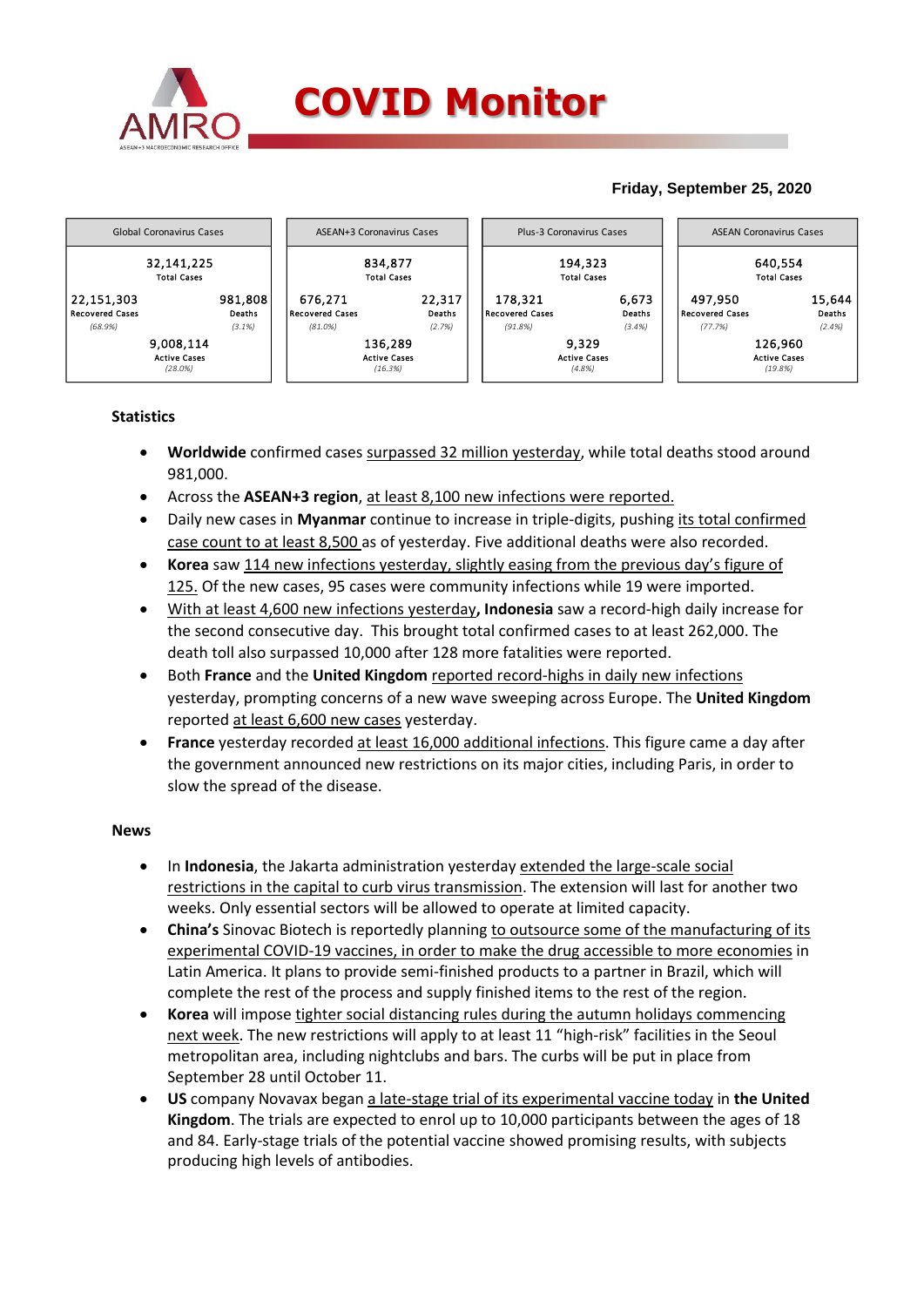

Overview of Confirmed COVID-19 Cases

| Economy               | <b>Total</b> | Cases per 1M   | <b>New</b>     | <b>New Cases</b> | <b>New Cases</b> | <b>ANew Cases</b> | Δ% New | Total         | <b>New</b>     | <b>Fatality</b> | Total      | Recovery                 | <b>Active</b> | <b>Resolved</b>          |
|-----------------------|--------------|----------------|----------------|------------------|------------------|-------------------|--------|---------------|----------------|-----------------|------------|--------------------------|---------------|--------------------------|
|                       | Cases        | Population     | Cases          | per 1M Pop.      | $(7-day avg)^1$  |                   | Cases  | <b>Deaths</b> | <b>Deaths</b>  | <b>Rate (%)</b> | Recovered  | Rate (%)                 | Cases         | cases $(%)2$             |
| Global                | 32,141,225   |                | 361,390        |                  |                  | 98,642            | 1.1    | 981,808       | 6,704          | 3.1             | 22,151,303 | 68.9                     | 9,008,114     | 72.0                     |
| ASEAN+3               | 834,877      |                | 8,186          |                  |                  | $-482$            | 1.0    | 22,317        | 203            | 2.7             | 676,271    | 81.0                     | 136,289       | 71.9                     |
| Plus-3                | 194,323      |                | 610            |                  |                  | 239               | 0.3    | 6,673         | 17             | 3.4             | 178,321    | 91.8                     | 9,329         | 83.7                     |
| <b>ASEAN</b>          | 640,554      |                | 7,576          |                  |                  | $-721$            | 1.2    | 15,644        | 186            | 2.4             | 497,950    | 77.7                     | 126,960       | 81.8                     |
|                       |              |                |                |                  |                  |                   |        |               |                |                 |            |                          |               |                          |
| China                 | 85,322       | 61             | 8              | 0.0              |                  | $\mathbf{1}$      | 0.0    | 4,634         | $\mathbf 0$    | 5.4             | 80,519     | 94.4                     | 169           | 99.8                     |
| Hong Kong, China      | 5,056        | 662            | $\overline{7}$ | 0.9              |                  | $\overline{4}$    | 0.1    | 104           | $\mathsf 0$    | 2.1             | 4,758      | 94.1                     | 194           | 96.2                     |
| Japan                 | 80,490       | 640            | 481            | 3.8              |                  | 245               | 0.6    | 1,540         | 15             | 1.9             | 72,066     | 89.5                     | 6,884         | 91.4                     |
| Korea                 | 23,455       | 451            | 114            | 2.2              |                  | $-11$             | 0.5    | 395           | $\overline{2}$ | 1.7             | 20,978     | 89.4                     | 2,082         | 91.1                     |
|                       |              |                |                |                  |                  |                   |        |               |                |                 |            |                          |               |                          |
| Indonesia             | 262,022      | 971            | 4,634          | 17.2             |                  | 169               | 1.8    | 10,105        | 128            | 3.9             | 191,853    | 73.2                     | 60,064        | 77.1                     |
| Malaysia              | 10,576       | 318            | 71             | 2.1              |                  | $-76$             | 0.7    | 133           | $\pmb{0}$      | 1.3             | 9,666      | 91.4                     | 777           | 92.7                     |
| Philippines           | 296,755      | 2,697          | 2,164          | 19.7             |                  | $-638$            | 0.7    | 5,127         | 36             | 1.7             | 231,928    | 78.2                     | 59,700        | 79.9                     |
| Singapore             | 57,654       | 10,111         | 15             | 2.6              |                  | 3                 | 0.0    | 27            | $\pmb{0}$      | 0.0             | 57,333     | 99.4                     | 294           | 99.5                     |
| Thailand              | 3,519        | 52             | 3              | 0.0              |                  | $\mathbf{1}$      | 0.1    | 59            | 0              | 1.7             | 3,360      | 95.5                     | 100           | 97.2                     |
|                       |              |                |                |                  |                  |                   |        |               |                |                 |            |                          |               |                          |
| Brunei Darussalam     | 146          | 324            | $\mathbf 1$    | 2.2              |                  | $\mathbf{1}$      | 0.7    | 3             | $\mathsf 0$    | 2.1             | 142        | 97.3                     | $\mathbf{1}$  | 99.3                     |
| Cambodia              | 275          | 16             | $\mathbf 0$    | 0.0              |                  | $\mathbf 0$       | 0.0    | $\mathbf 0$   | $\mathbf 0$    | 0.0             | 274        | 99.6                     | $\mathbf{1}$  | 99.6                     |
| Lao PDR               | 23           | $\overline{3}$ | $\Omega$       | 0.0              |                  | 0                 | 0.0    | $\mathbf 0$   | $\mathbf 0$    | 0.0             | 22         | 95.7                     | $\,1\,$       | 95.7                     |
| Myanmar               | 8515         | 160            | 688            | 12.9             |                  | $-180$            | 8.8    | 155           | 22             | 1.8             | 2381       | 28.0                     | 5,979         | 29.8                     |
| Vietnam               | 1,069        | 11             | 0              | 0.0              |                  | $-1$              | 0.0    | 35            | $\mathbf 0$    | 3.3             | 991        | 92.7                     | 43            | 96.0                     |
|                       |              |                |                |                  |                  |                   |        |               |                |                 |            |                          |               |                          |
| Belgium               | 108,768      | 9,444          | 1,881          | 163.3            |                  | 220               | 1.8    | 9,996         | $\mathsf 0$    | 9.2             | 19,123     | 17.6                     | 79,649        | 26.8                     |
| France                | 511,757      | 7,874          | 27,801         | 427.7            |                  | 27,801            | 5.7    | 31,333        | 81             | 6.1             | 72,408     | 14.1                     | 408,016       | 20.3                     |
| Germany               | 281,346      | 3,391          | 2,321          | 28.0             |                  | 708               | 0.8    | 9,436         | 13             | 3.4             | 247,766    | 88.1                     | 24,144        | 91.4                     |
| Italy                 | 304,323      | 5,052          | 1,786          | 29.7             |                  | 146               | 0.6    | 35,781        | 23             | 11.8            | 221,762    | 72.9                     | 46,780        | 84.6                     |
| Netherlands           | 107,899      | 6,244          | 2,595          | 150.2            |                  | 135               | 2.5    | 6,361         | 17             | 5.9             | ł,         | $\sim$                   |               | $\overline{\phantom{a}}$ |
| Spain                 | 704,209      | 15,026         | 10,653         | 227.3            |                  | $-636$            | 1.5    | 31,118        | 84             | 4.4             | 150,376    | 21.4                     | 53,521        | 92.4                     |
| Switzerland           | 51,492       | 5,955          | 391            | 45.2             |                  | $-46$             | 0.8    | 2,061         | $\mathbf 1$    | 4.0             | 42,600     | 82.7                     | 6,831         | 86.7                     |
| <b>United Kingdom</b> | 418,889      | 6,228          | 6,644          | 98.8             |                  | 457               | 1.6    | 46,791        | 40             | 11.2            |            | $\overline{\phantom{a}}$ |               | $\sim$                   |
|                       |              |                |                |                  |                  |                   |        |               |                |                 |            |                          |               |                          |
| Brazil                | 4,657,702    | 22,035         | 66,338         | 313.8            |                  | 66,338            | 1.4    | 139,808       | 1,703          | 3.0             | 4,102,954  | 88.1                     | 414,940       | 91.1                     |
| Canada                | 151,087      | 3,996          | 1,148          | 30.4             |                  | 64                | 0.8    | 9,297         | 3              | 6.2             | 130,576    | 86.4                     | 11,214        | 92.6                     |
| Argentina             | 678,266      | 14,890         | 13,467         | 295.6            |                  | 842               | 2.0    | 14,766        | 390            | 2.2             | 536,589    | 79.1                     | 126,911       | 81.3                     |
| Mexico                | 715,457      | 5,629          | 5,408          | 42.6             |                  | 622               | 0.8    | 75,439        | 490            | 10.5            | 605,796    | 84.7                     | 34,222        | 95.2                     |
| Peru                  | 782,695      | 23,845         | 6,149          | 187.3            |                  | $-1,502$          | 0.8    | 31,870        | 302            | 4.1             | 636,489    | 81.3                     | 114,336       | 85.4                     |
| <b>United States</b>  | 6,930,194    | 20,934         | 42,900         | 129.6            |                  | 5,691             | 0.6    | 202,112       | 903            | 2.9             | 2,710,183  | 39.1                     | 4,017,899     | 42.0                     |
|                       |              |                |                | 0.8              |                  |                   |        |               |                |                 |            |                          |               |                          |
| Australia             | 27,000       | 1,039          | 20             |                  |                  | 12                | 0.1    | 869           | 8              | 3.2             | 24,521     | 90.8                     | 1,610         | 94.0                     |
| India                 | 5,815,374    | 4,246          | 82,856         | 60.5             |                  | $-3,652$          | 1.4    | 91,149        | 1,129          | 1.6             | 4,674,987  | 80.4                     | 1,049,238     | 82.0                     |
| Iran                  | 436,319      | 5,185          | 3,521          | 41.8             |                  | $-84$             | 0.8    | 25,015        | 175            | 5.7             | 367,829    | 84.3                     | 43,475        | 90.0                     |
| Russia                | 1,123,976    | 7,666          | 6,489          | 44.3             |                  | 159               | 0.6    | 19,867        | 147            | 1.8             | 926,663    | 82.4                     | 177,446       | 84.2                     |
| Saudi Arabia          | 331,857      | 9,546          | 498            | 14.3             |                  | $-63$             | 0.2    | 4,599         | 30             | 1.4             | 314,793    | 94.9                     | 12,465        | 96.2                     |
| South Africa          | 667,049      | 11,170         | 1,861          | 31.2             |                  | $-45$             | 0.3    | 16,283        | 77             | 2.4             | 595,916    | 89.3                     | 54,850        | 91.8                     |

Source: Haver Analytics, sourced from John Hopkins University; AMRO staff calculations.<br>Notes: New cases since previous day. Δ% refers to percentage change since previous day. Fatality rate measured as deaths per confirmed

Data as of 24/9/2020